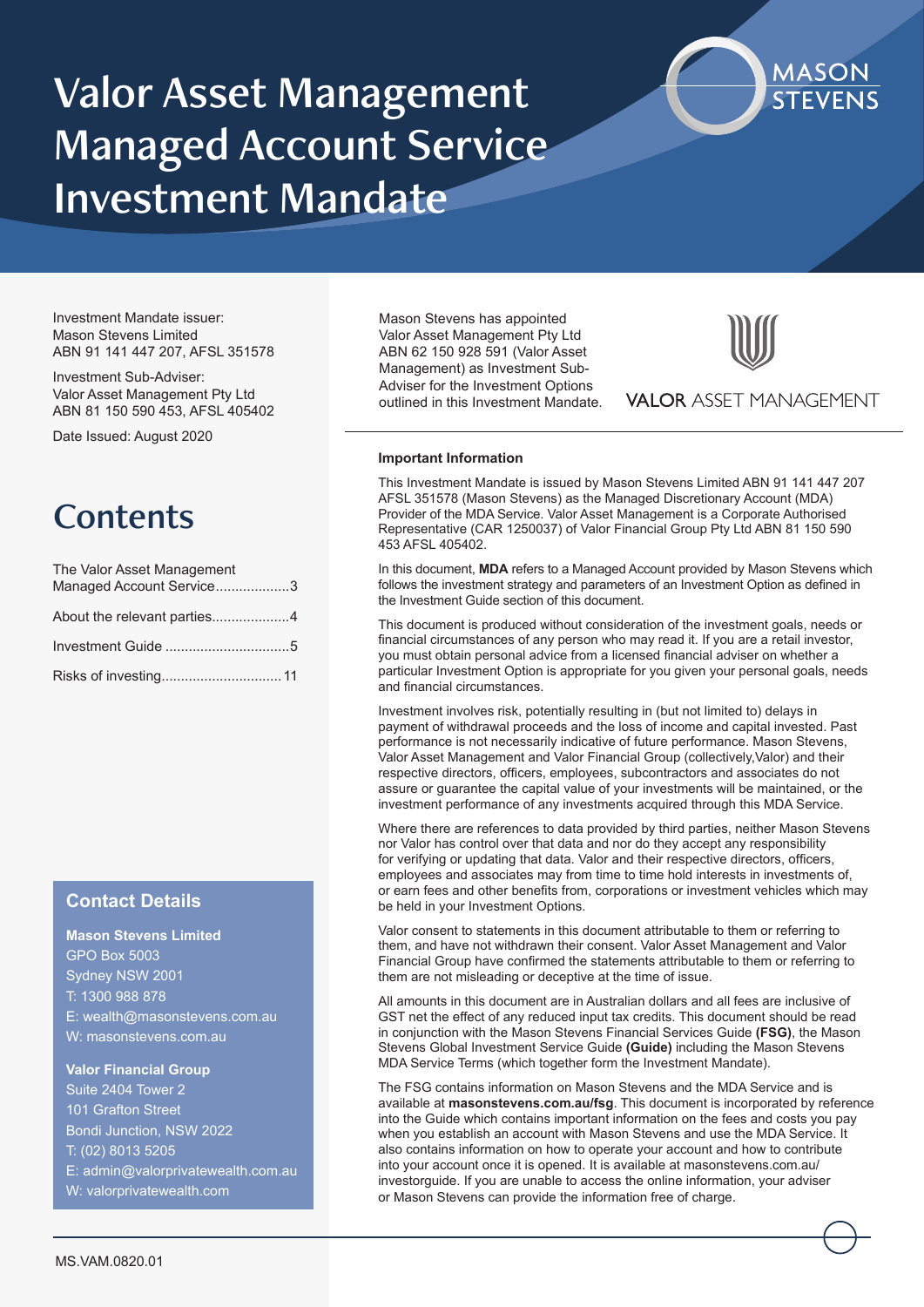## The Valor Asset Management Managed Account Service

## **1.1 Introduction**

## **About Mason Stevens**

Mason Stevens Limited is part of the Mason Stevens group of companies (Mason Stevens Group). The Mason Stevens Group is a privately-owned financial services firm based in Sydney, founded in 2010. The Mason Stevens Group specialises in offering separately managed accounts supported by a comprehensive investment and administration platform, as well as bespoke investment solutions to both retail and wholesale investors.

## **Managed Discretionary Account (MDA)**

A Managed Discretionary Account allows you to invest following professionally managed portfolios (**Investment Options**) that have defined investment strategies. You as the investor will delegate the day to day investment decisions for the Investment Options to Mason Stevens, who may be advised by or appoint an Investment Sub-Adviser. You retain beneficial ownership of all assets within the MDA.

An Investment Option may invest in the following types of assets:

- » Australian and international equities
- » Fixed Income securities
- » Exchange Traded Funds (ETFs)
- Managed Funds
- Separately Managed Accounts (SMAs)
- Listed property funds
- Listed Investment Companies
- » Cash
- » Currency and Currency Derivatives

Unlike investing in managed funds, investors in MDAs retain the beneficial ownership of the underlying assets of the Investment Options. This ultimately means that you will be entitled to any income generated from assets held in the MDA but will also be liable for any tax consequences.

In addition, there are differences between investing in a managed account and an investor holding the asset directly. The table below outlines the primary differences between the two.

#### **Benefits of the Service**

The Managed Account Service **(Service)** allows you to consolidate other investments which you may hold and benefit from consolidated management, execution and reporting. Investors are able to view their holdings in their accounts, any transactions and investment performance on a daily basis.

If you are a retail client you can only access the Service through a licensed financial adviser and you must be provided with personal advice. Personal advice will determine whether the Investment Option offered and the Service is suitable for you. Your financial adviser will issue you with a Statement of Advice (SOA).

#### **Suitability of this Service**

Please note that the Valor Asset Management Account Service may not be suitable for your relevant circumstances if you have provided limited or inaccurate personal information to your financial adviser. Furthermore, the Service may cease to be suitable should your relevant circumstances change. You should speak as soon as possible with your financial adviser should your circumstances change at any stage.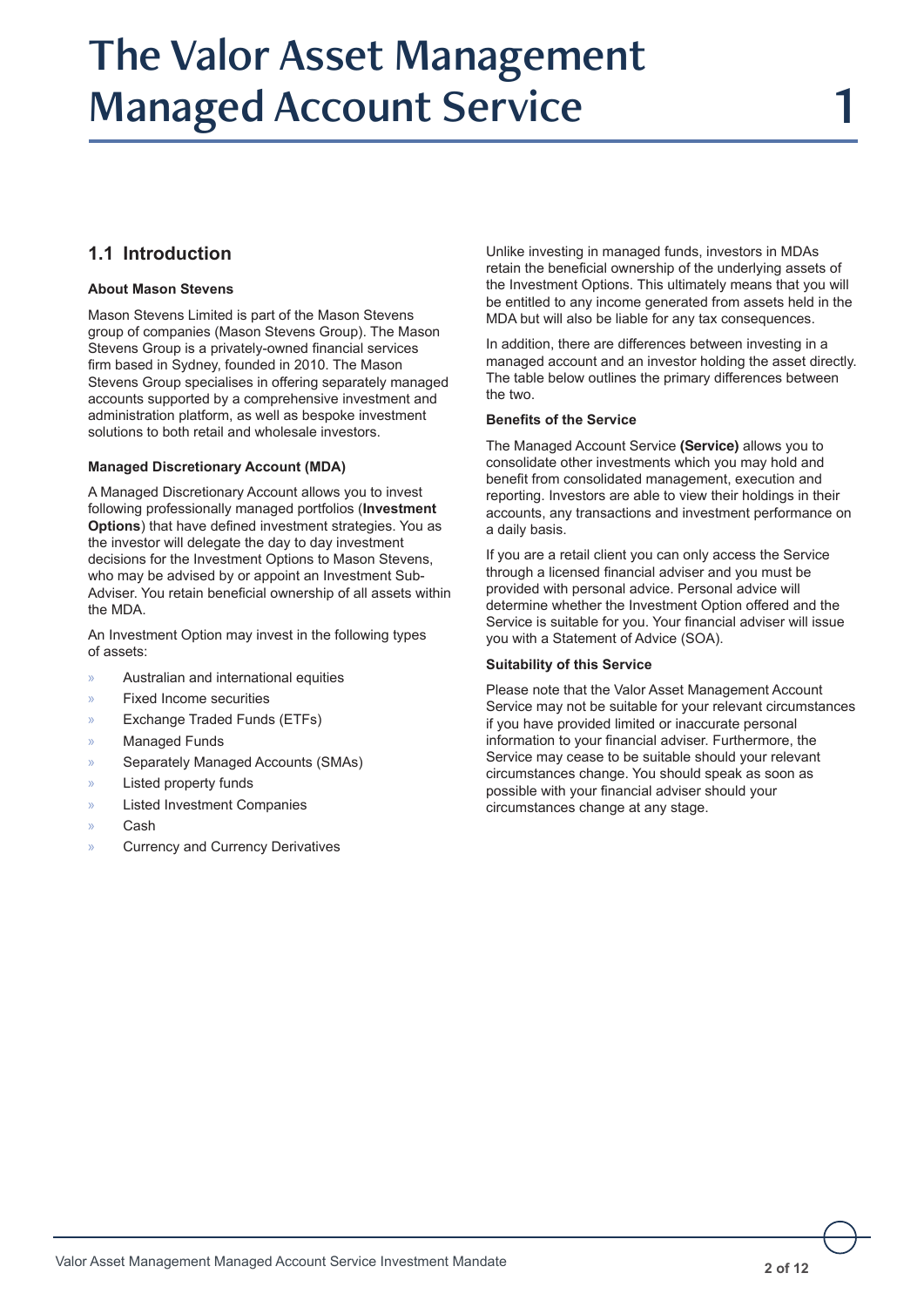|                            | <b>MDA Service</b>                                                                                                                                                                                                                                                                                                                                                | <b>Direct Investment</b>                                                                                                                                                                                                                      |
|----------------------------|-------------------------------------------------------------------------------------------------------------------------------------------------------------------------------------------------------------------------------------------------------------------------------------------------------------------------------------------------------------------|-----------------------------------------------------------------------------------------------------------------------------------------------------------------------------------------------------------------------------------------------|
| <b>Beneficial</b><br>owner | You retain beneficial ownership of all investments. You are<br>entitled to all dividends, franking credits and distributions.<br>The underlying investments are registered in the name of<br>the Custodian appointed by the MDA Provider.                                                                                                                         | You retain beneficial ownership of<br>all investments. You are entitled to<br>all dividends, franking credits and<br>distributions. The investments are<br>usually registered in your name via<br>CHESS or other market settlement<br>system. |
| Corporate<br>actions       | Since the investments are registered in the Custodian's<br>name any notices for corporate actions are sent to the<br>Custodian. Upon set up of your MDA Service you will<br>be required to provide standing instructions for future<br>corporate actions which the Custodian will implement<br>going forward.                                                     | You receive all shareholder notifications<br>on corporate actions directly. You are<br>responsible for communicating with<br>the share registry directly to provide<br>instructions on each actionable<br>corporate action.                   |
| <b>Administration</b>      | The Custodian structure removes the hassle of<br>paperwork. All contract notes, holding statements,<br>dividend statements can be handled by the Custodian<br>and reported directly to your online account. At the end<br>of financial year the investor is provided with an annual<br>report which provides information to assist them with their<br>tax return. | All investor communication is<br>sent directly to you. You will need<br>to administer all your individual<br>investments.                                                                                                                     |

## **1.2 Parties to the Mandate**

The Investment Mandate is between Mason Stevens and you for your investment in your selected Investment Options.

#### **Investment Sub-Adviser**

Mason Stevens has appointed Valor Asset Management as the Investment Sub-Adviser of the Investment Options.

Valor Asset Management's responsibilities include:

- » to advise the MDA Provider on and manage the Investment Option in accordance with the defined investment parameters outlined in this document;
- » to advise the MDA Provider on the initial asset allocations for the Investment Options and of any changes to the asset allocations within the Investment Options;
- to advise the MDA Provider on the composition of the investment universe for the Investment Options and advise of any changes in accordance with the defined investment parameters;
- to advise the MDA Provider on corporate actions arising from any direct investments held across any of the Investment Options.

## **MDA Provider**

Mason Stevens is the MDA Provider and Administrator of the Service. Mason Stevens' responsibilities include:

- » establishing your Managed Account
- » maintaining records of investments in your Investment Options and providing you with up-to-date online reporting
- » implementing transactions in accordance with your instructions or delegated authority
- » changes to the Investment Options as instructed by the Investment Sub-Adviser
- » implementing corporate actions in response to Investment Sub-Adviser advice
- » arranging the settlement of investments in your Investment Options
- » recording and crediting income on investments held in your Investment Options, and
- supervising compliance of the Investment Sub-Adviser with the Investment Options.

## **Custodian**

Mason Stevens is licensed by the Australian Securities and Investments Commission (ASIC) to provide custodial and depository services to clients. Mason Stevens appointed a licensed sub-custodian to hold client monies and all financial products. Our primary sub-custodian is:

National Australia Bank Level 12, 500 Bourke Street Melbourne VIC 3000

National Australia Bank has engaged Citibank N.A as its global sub-custodian. From time to time Mason Stevens may change the appointed sub-custodian.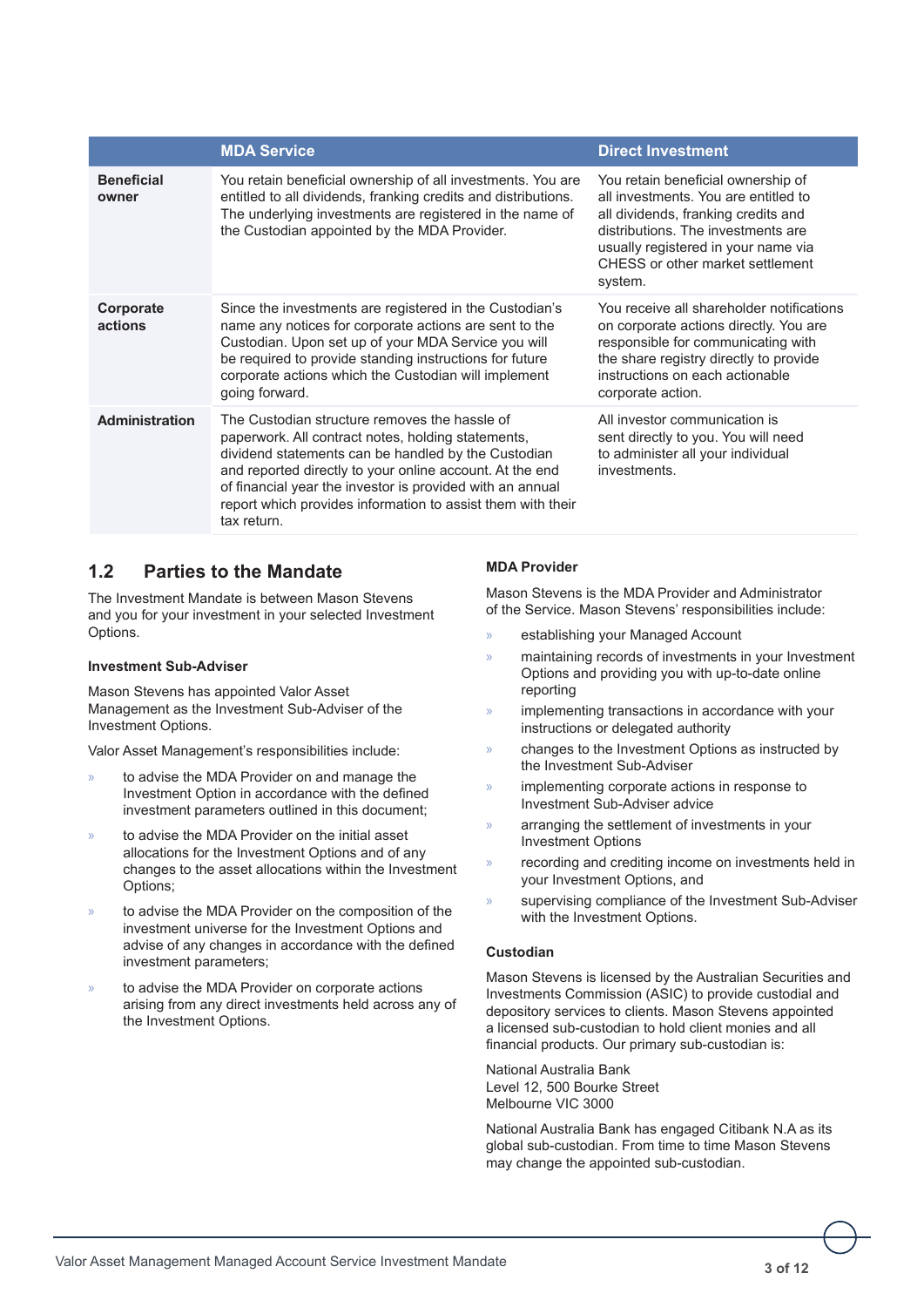## **2.1 About Valor Asset Management**

The word "valor" is derived from Latin meaning "value" or "worth". The word was later adapted to stand for the courage to do the right thing. With this in mind, Valor Asset Management strives to find value for its clients by investing in quality assets globally.

Valor Asset Management is part of Valor Financial Group. Valor Financial Group (VFG) was established in 2011 by Rob Shears who has over 15 years' experience in the financial services industry. VFG provides investment advice to both retail and wholesale clients.

VFG was established to offer long term investment solutions that aim to deliver returns across market cycles. VFG takes a global approach to investing, acknowledging that domestic opportunities represent a small percentage of world markets and therefore a wider range of investment opportunities exist for its clients offshore.

## **2.2 Investment Committee**

Valor Asset Management is responsible for advising the MDA Provider on the management and performance of the Investment Options available for investment.

The Investment Committee's purpose is to:

- » assess the performance and forecasts of domestic and global investment markets;
- assess political, economic and demographic influences on domestic and global investment markets;
- » provide guidance on selected investments, asset classes and/or investment managers within the Investment Option; and
- » provide guidance on perceived investment risks and actions seeking to address these investment risks. The establishment and management of the Investment Options are supervised by an experienced Investment Committee comprising the following mamhare<sup>.</sup>

## **Rob Shears**

Rob Shears is the principal adviser of VFG and has been providing investment advice for 15 years. He is a Certified Financial Planner and member of the Financial Planning Association. Rob's role in the Investment Committee is investment selection, research and analysis, asset allocation and portfolio construction. Rob previously worked under the Western Pacific Financial Group license and established Valor Financial Group in 2011.

## **Andrew Kuah**

Andrew has been a key member of the VFG advice and investment team for 10 years and holds a Masters of Commerce in Accounting and Finance plus the Diploma of Financial Planning. Andrew's role in the investment committee is compliance, risk management and investment analysis.

## **Tim Davies**

Tim has over 20 years experience in financial markets working for Australian and international banks. He has worked with numerous large corporations structuring their currency needs and has detailed knowledge of the significant component that this plays when allocating capital.

Tim's role on the investment committee is to monitor the application of the investment philosophy, monitor compliance and provide analysis on the effect of currency on the portfolios construction.

## **Members by invitation**

Valor Asset Management may periodically invite qualified experts in various fields to have input into the committee or to be a temporary member of the Investment Committee on an invitational basis. These members may include:

- » Asset class specialists;
- » Technical market analysts; and
- » Independent research providers.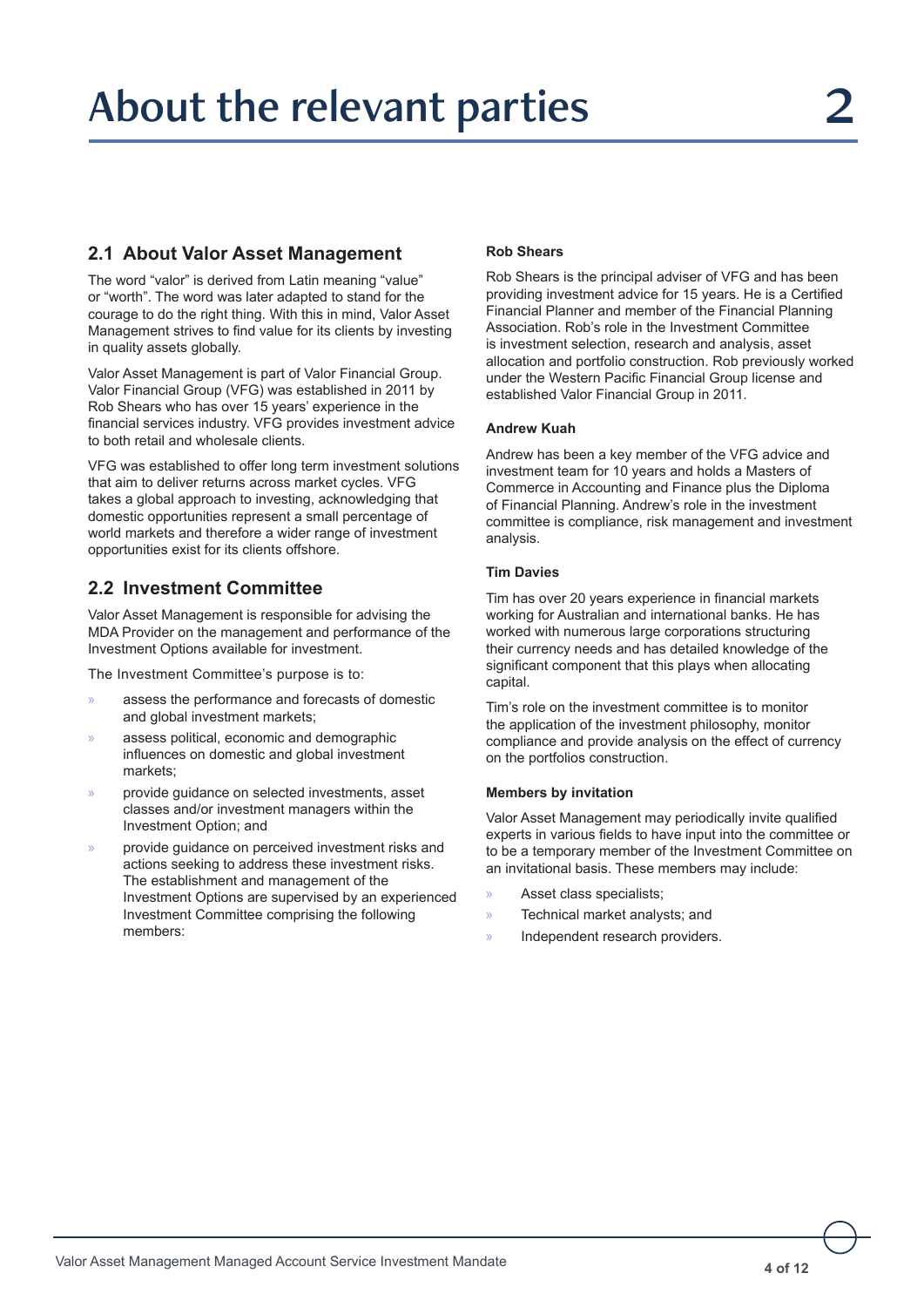## **3.1 The Investment Options**

The following pages contain descriptions for each of the Investment Options that are available through this Investment Mandate.

Each Investment Option is managed in accordance with an agreement between the Investment Sub-Adviser and the MDA Provider. With advice from your financial adviser you may choose to invest in the following Investment Options:

- » Valor Conservative Investment Option
- » Valor Balanced Investment Option
- » Valor Assertive Investment Option
- » Valor Growth Investment Option

Valor Asset Management determine the initial asset allocation for and also manages the ongoing asset allocation of these Investment Options. The investment parameters for the portfolios are detailed in this document.

The parameters set out for each Investment Option are not absolutely fixed at all times. The Investment Sub-Adviser targets these parameters, but variations may develop from time to time due to events including corporate actions, market share price movements, index changes and delays in rebalancing due to the Investment Sub-Adviser minimising turnover of your investments. The timing of additional investments in your Investment Option may also lead to short-term different balances of cash and securities. Valor has a dynamic asset allocation and may vary significantly from the neutral asset allocation shown in the parameters. Mason Stevens will give you reasonable notice of any significant change to these parameters.

The Investment Sub-Adviser can implement transactions to protect your portfolio against unwanted movement in currency exchange rates, a strategy also known as hedging. This is managed through foreign currency instruments which include options, swaps and forwards.

Valor will employ a dynamic currency hedging strategy. It will look to reduce the currency hedging as the Australian dollar rises.

Valor portfolios can be hedged using forwards and rolling swaps up to the maximum 50% of the total portfolio value. It will generally use 3-month rolling currency swaps to hedge the portfolio.

Valor will maintain a cash level to support the currency hedging. Valor may also trade currency options for other hedging purposes depending on the level of the currency and the volatility of the currency. These options may be in addition to the currency forwards and swaps.

It is at the sole discretion of the MDA Provider to accept investments and redemptions below the minimum investment amount, and there is no guarantee that the portfolio objective of each Investment Option will be achieved. The Investment Options may invest in managed funds, REITs, ETFs and/or LICs. An estimated range for the indirect cost ratio (ICR) of each Investment Option has been provided to allow for variances in potential future portfolio allocations. The ICRs may be updated from time to time via a notice on the Mason Stevens website, under Continuous Disclosure Updates and Information.

## **3.2 Investment philosophy**

Valor Asset Management has a unique safety-first investment philosophy. The concept of safety first is derived from aviation safety principles. The framework is built to reduce the probability of permanent loss of capital.

Valor uses a multifaceted value approach with safety-first techniques such as checklists, margin of error in calculations and multiple backup procedures.

Within the safety-first principles are the standard operation procedures, which include three main investment strategies:

- » Wide moat businesses
- » Significantly undervalued businesses
- » Reversion to the mean strategies

By applying these three standard procedures to invest, Valor looks to invest through the various investment cycles.

## **3.3 Investment process**

#### **Individual security assessment**

The core investments:

Valor Asset Management has always focused on a core "wide moat" group of investments. The list of these companies changes slowly over time. Valor will only buy a security when the price of the security is below our assessment of its intrinsic value. Individual investments are only considered for investment if they pass our seven filter checklist:

- » a deep understanding of the business
- » identification of a long term, sustainable competitive advantage
- » exceptional management
- » capital independent
- » appropriate employee incentives
- » an appropriate point in the cycle, and
- a rational price.

Valor use the checklist process to work through these filters methodically in order to process the enormous amounts of information required to make a decision to invest.

#### The satellite investments:

Valor at times finds securities that are exceptionally underpriced. Investing in these securities is a secondary consideration to its core wide moat investments and it will diversify more into these investments.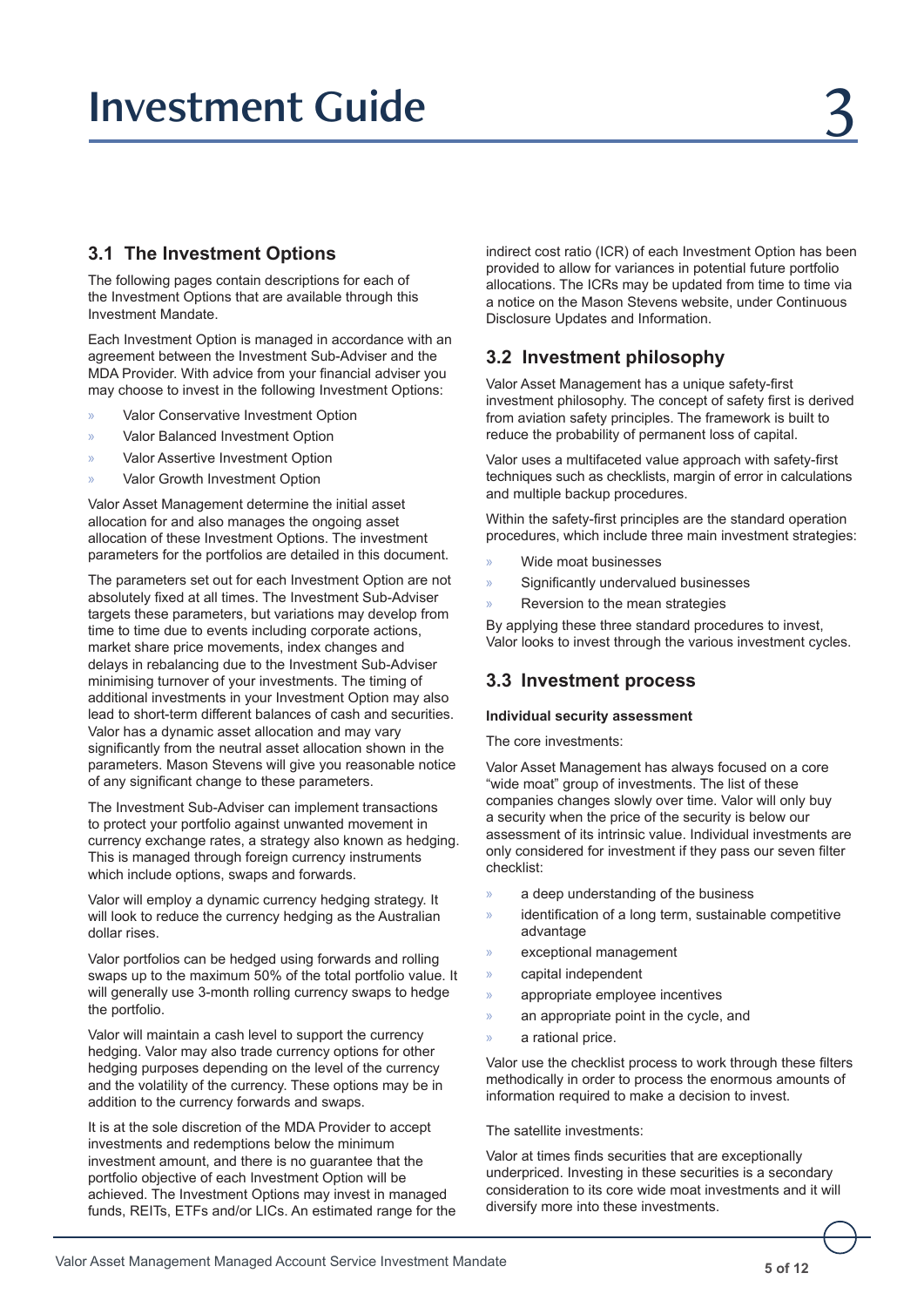Valor also studies long-term investment cycles to look to position portfolios appropriately. Long-term debt cycles can warn of potential risk ahead and it looks to position portfolios to reduce exposure to certain assets at late cycle periods.

#### **Asset Allocation**

Valor Asset Management does not allocate to specific asset classes, sectors or geographical regions simply to "have an exposure". Rather, Valor focus primarily on long term market cycles, including debt cycles, and from this point determine our exposure limits to various geographies and investment markets. Valor Asset Management believes that from time to time investment markets and individual securities exhibit price dislocations that can be taken advantage of. Valor Asset Management's asset allocation policy is designed with the flexibility to allocate capital to particular markets and individual securities in these situations. When Valor Asset Management believes asset prices are overpriced, Valor will hold a higher amount of cash and fixed income, with the aim of preserving an investor's capital.

#### **Risk management**

Valor Asset Management defines risk as the probability of permanent loss. As such, Valor invest in a manner that focuses on capital preservation rather than managing mark to market volatility.

Valor may use financial products such as derivatives in the aim of minimising the downside risk associated with the underlying investments or to manage currency fluctuations. The types of instruments used include ASXlisted Exchange Traded Options (ETOs), Over- the- Counter (OTCs) derivatives and currency options, currency swaps and forwards. Valor Asset Management aims to reduce the impact of investment risk by actively monitoring investment markets and by deploying a carefully considered approach to investment and derivative strategies. However, Valor Asset Management is unable to eliminate all investment risk within any of the investment strategies used including the risks of using derivatives.

## **3.4 Rebalancing and asset weightings**

The MDA Provider and the Investment Sub-Adviser will periodically review the assets held for your selected Investment Options to ensure that weightings are consistent with the underlying portfolios' investment strategy as advised by the Investment Sub- Adviser. If the actual holdings in your portfolios do not align with the reference target set, your portfolios are rebalanced as closely as possible. A rebalance may not occur every time your portfolios are reviewed and remains at the MDA Provider's discretion based on the Investment Sub-Adviser's advice.

Following a rebalance, the assets held in your MDA may be different from the target sets of your chosen portfolios. If a rebalance or an investment instruction relevant to your portfolios requires a trade of less than the minimum trade size at market or less than an odd lot (in certain international markets), then this trade generally does not occur.

You should also be aware that each Investment Option has a minimum investment amount which is set taking into consideration the investment strategy and the number and types of assets held in the Investment Option. In some cases, investing the minimum investment amount may not be sufficient for you to acquire every asset in the Investment Options. If you have close to the minimum amount allocated to an Investment Option, this may result in holdings in an asset that would be less than the minimum market trade size, and therefore it may not be executed. All of the above may increase the differences between the investment performance of your portfolios and that of your chosen underlying strategies.

## **Important Information on Derivatives**

You should be aware that the Investment Sub-Adviser may use an investment strategy that utilises derivatives within one or more of the Investment Options outlined below. If you are a retail client as defined by the Corporations Act you must be given a Statement of Advice from your financial adviser which covers the features, costs and risks of investing in products that may use derivatives. Please refer to the Investment Risks section of this document for further information on derivatives and margining risks.

Where ASX-listed Exchange Traded Options (ETOs) are used you should read the Product Disclosure Document (PDS) issued by the relevant broker or clearing house. The PDS is an important document that is designed to assist you in deciding whether the use of ETOs are appropriate to your circumstances and further highlights the potential risks associated with investing. The MDA Provider is not the issuer of the PDS and a copy of the PDS can be obtained from your financial adviser. Additional information on ASX-listed derivatives, including warrants, can be found on the ASX website at www.asx.com.au. For derivatives listed on international exchanges or Over-the-Counter (OTC) products please consult your financial adviser for copies of any relevant disclosure documentation.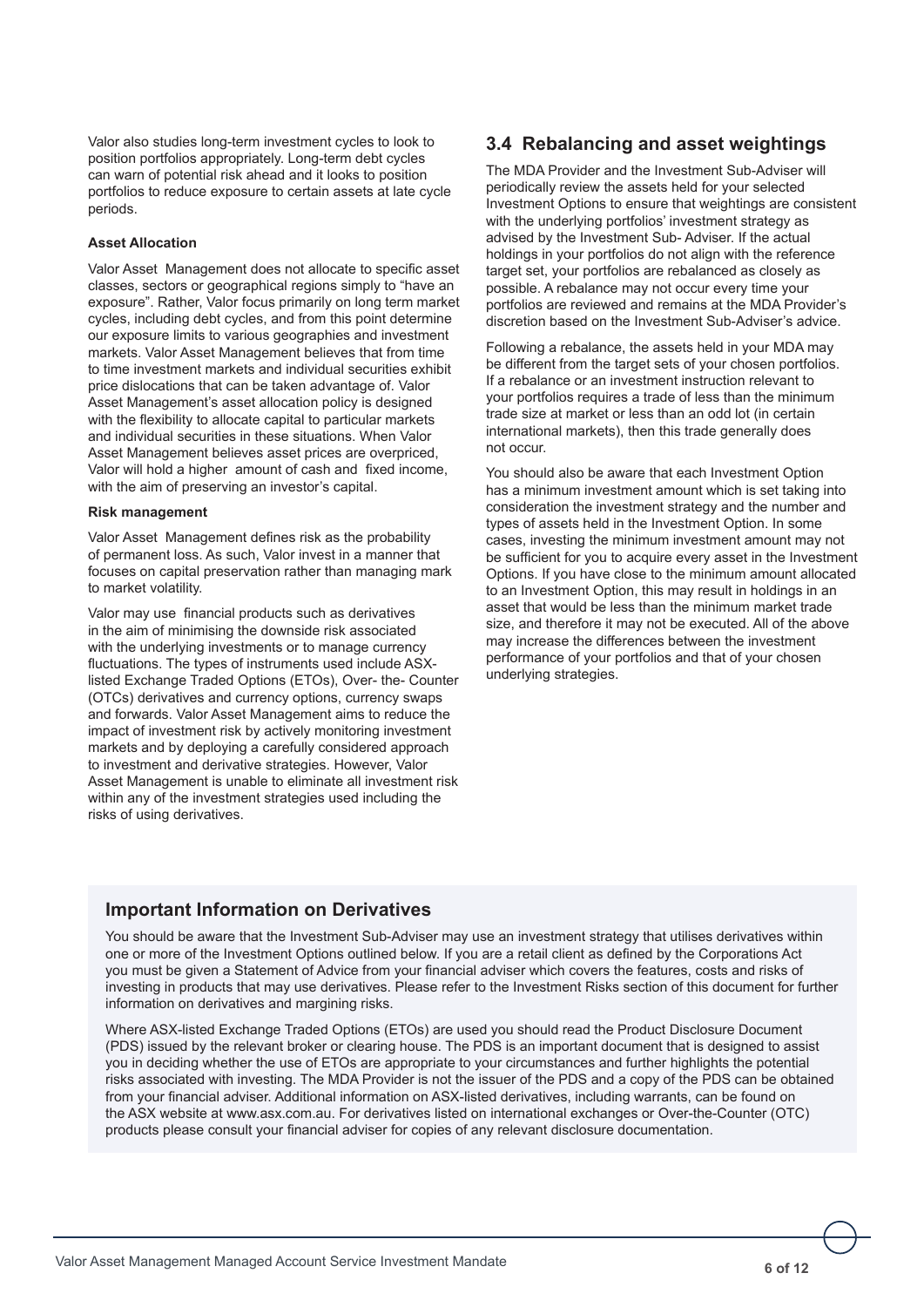## **3.5 Valor Conservative Investment Option**

## **Portfolio objective**

The portfolio will invest predominantly in cash and fixed income securities, with a small to medium allocation in growth assets. The portfolio will seek to generate returns from a blend of income and capital growth. It may exhibit medium levels of volatility over time.

| <b>Feature</b>                        | <b>Description</b>                                                                                                                                                                                                                                                                                                                  |
|---------------------------------------|-------------------------------------------------------------------------------------------------------------------------------------------------------------------------------------------------------------------------------------------------------------------------------------------------------------------------------------|
| <b>Name</b>                           | Valor Conservative Investment Option                                                                                                                                                                                                                                                                                                |
| <b>Investment Sub-Adviser</b>         | Valor Asset Management                                                                                                                                                                                                                                                                                                              |
| <b>Investment Management Fee</b>      | 0.65%                                                                                                                                                                                                                                                                                                                               |
| <b>Indirect Cost Ratio (ICR)</b>      | $0.00 - 0.03\%$ p.a.                                                                                                                                                                                                                                                                                                                |
| <b>Investment universe</b>            | Securities listed on the ASX and approved global exchanges, fixed income<br>securities, REITs, hybrids, infrastructure securities, managed funds, term<br>deposits, derivatives (including Exchange Traded Options (ETOs) and Over<br>The-Counter Options (OTCs, forwards and swaps) for risk management<br>purposes only and Cash. |
| <b>Target return</b>                  | RBA cash rate + 3%                                                                                                                                                                                                                                                                                                                  |
| Minimum number of investments         | 1                                                                                                                                                                                                                                                                                                                                   |
| <b>Maximum number of investments</b>  | 50                                                                                                                                                                                                                                                                                                                                  |
| Minimum cash weighting                | 2%                                                                                                                                                                                                                                                                                                                                  |
| <b>Maximum cash weighting</b>         | 100%                                                                                                                                                                                                                                                                                                                                |
| Maximum single security weighting     | 25%                                                                                                                                                                                                                                                                                                                                 |
| <b>Rebalancing</b>                    | Investment Sub-Adviser discretion                                                                                                                                                                                                                                                                                                   |
| Minimum initial investment            | \$100,000                                                                                                                                                                                                                                                                                                                           |
| <b>Minimum additional investment</b>  | \$20,000                                                                                                                                                                                                                                                                                                                            |
| <b>Minimum withdrawal</b>             | \$10,000                                                                                                                                                                                                                                                                                                                            |
| Minimum ongoing balance               | \$10,000                                                                                                                                                                                                                                                                                                                            |
| <b>Suggested investment timeframe</b> | 4 years +                                                                                                                                                                                                                                                                                                                           |

| <b>Asset class</b>              | Neutral* | <b>Target</b> |
|---------------------------------|----------|---------------|
| Cash                            | 25%      | $0\% - 95\%$  |
| <b>Bonds</b>                    | 25%      | $0\% - 95\%$  |
| <b>Equities (Domestic)</b>      | 15%      | $0\% - 50\%$  |
| <b>Equities (International)</b> | 25%      | $0\% - 50\%$  |
| <b>Property</b>                 | 5%       | $0\% - 50\%$  |
| <b>Alternatives</b>             | 5%       | $0\% - 60\%$  |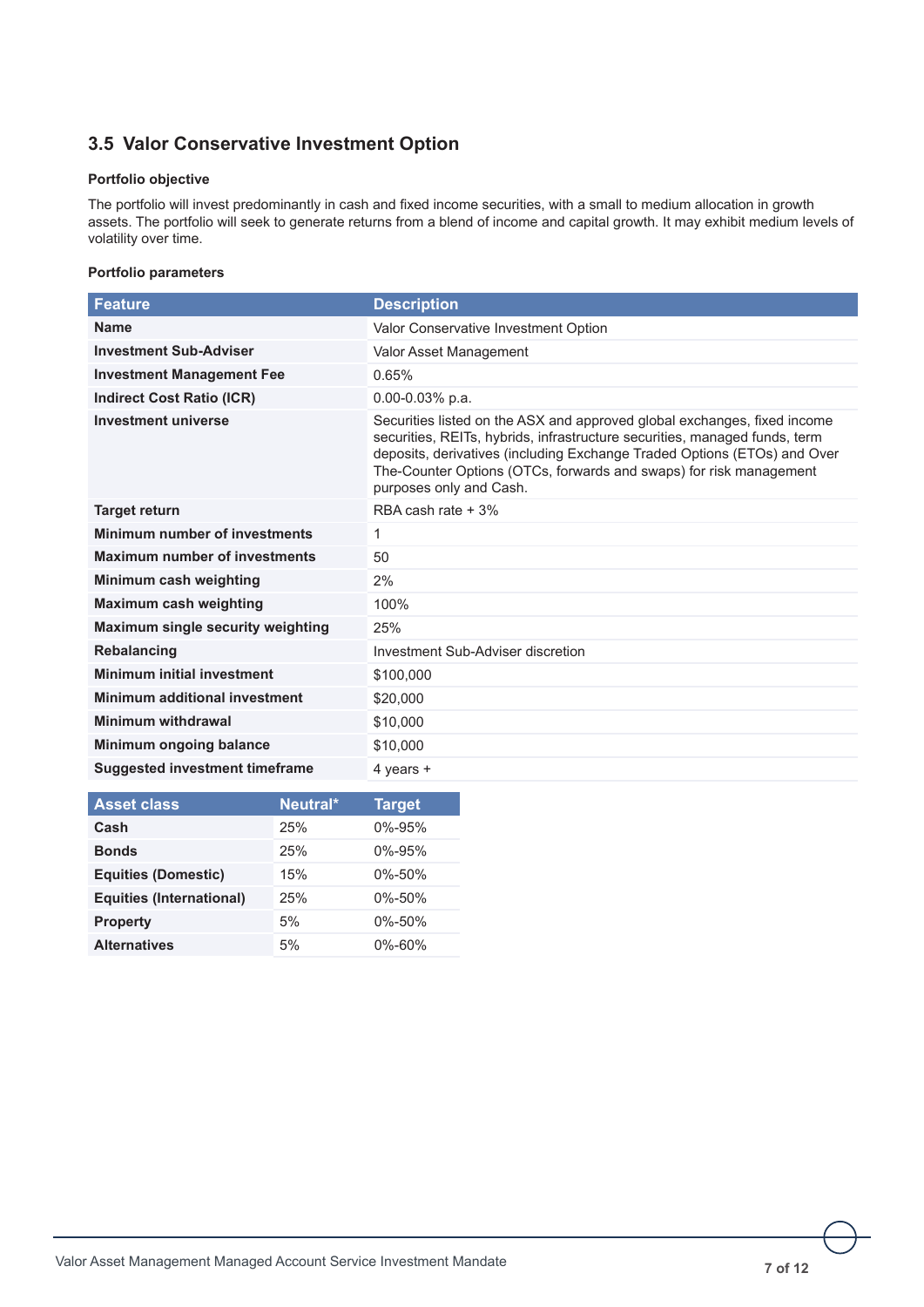## **3.6 Valor Balanced Investment Option**

## **Portfolio objective**

The portfolio will invest in a blend of income and growth assets. It will seek to generate returns from long term capital growth and income. The portfolio may exhibit medium levels of volatility over time.

| <b>Feature</b>                           | <b>Description</b>                                                                                                                                                                                                                                                                                                                   |
|------------------------------------------|--------------------------------------------------------------------------------------------------------------------------------------------------------------------------------------------------------------------------------------------------------------------------------------------------------------------------------------|
| <b>Name</b>                              | Valor Balanced Investment Option                                                                                                                                                                                                                                                                                                     |
| <b>Investment Sub-Adviser</b>            | Valor Asset Management                                                                                                                                                                                                                                                                                                               |
| <b>Investment Management Fee</b>         | 0.65%                                                                                                                                                                                                                                                                                                                                |
| <b>Indirect Cost Ratio</b>               | $0.00 - 0.03\%$ p.a.                                                                                                                                                                                                                                                                                                                 |
| <b>Investment universe</b>               | Securities listed on the ASX and approved global exchanges, fixed income<br>securities, REIT's, hybrids, infrastructure securities, managed funds, term<br>deposits, derivatives (including Exchange Traded Options (ETOs) and Over<br>The-Counter Options (OTCs, forwards and swaps) for risk management<br>purposes only and Cash. |
| <b>Target return</b>                     | RBA cash rate $+4\%$                                                                                                                                                                                                                                                                                                                 |
| <b>Minimum number of investments</b>     | 1                                                                                                                                                                                                                                                                                                                                    |
| <b>Maximum number of investments</b>     | 50                                                                                                                                                                                                                                                                                                                                   |
| Minimum cash weighting                   | 2%                                                                                                                                                                                                                                                                                                                                   |
| <b>Maximum cash weighting</b>            | 100%                                                                                                                                                                                                                                                                                                                                 |
| <b>Maximum single security weighting</b> | 50%                                                                                                                                                                                                                                                                                                                                  |
| <b>Rebalancing</b>                       | Investment Sub-Adviser discretion                                                                                                                                                                                                                                                                                                    |
| <b>Minimum initial investment</b>        | \$100,000                                                                                                                                                                                                                                                                                                                            |
| <b>Minimum additional investment</b>     | \$20,000                                                                                                                                                                                                                                                                                                                             |
| Minimum withdrawal                       | \$10,000                                                                                                                                                                                                                                                                                                                             |
| Minimum ongoing balance                  | \$10,000                                                                                                                                                                                                                                                                                                                             |
| <b>Suggested investment timeframe</b>    | $5$ years $+$                                                                                                                                                                                                                                                                                                                        |

| <b>Asset class</b>              | Neutral* | <b>Target</b> |
|---------------------------------|----------|---------------|
| Cash                            | 15%      | $0\% - 95\%$  |
| <b>Bonds</b>                    | 15%      | $0\% - 95\%$  |
| <b>Equities (Domestic)</b>      | 25%      | $0\% - 70\%$  |
| <b>Equities (International)</b> | 35%      | $0\% - 70\%$  |
| <b>Property</b>                 | 5%       | $0\% - 70\%$  |
| <b>Alternatives</b>             | 5%       | $0\% - 60\%$  |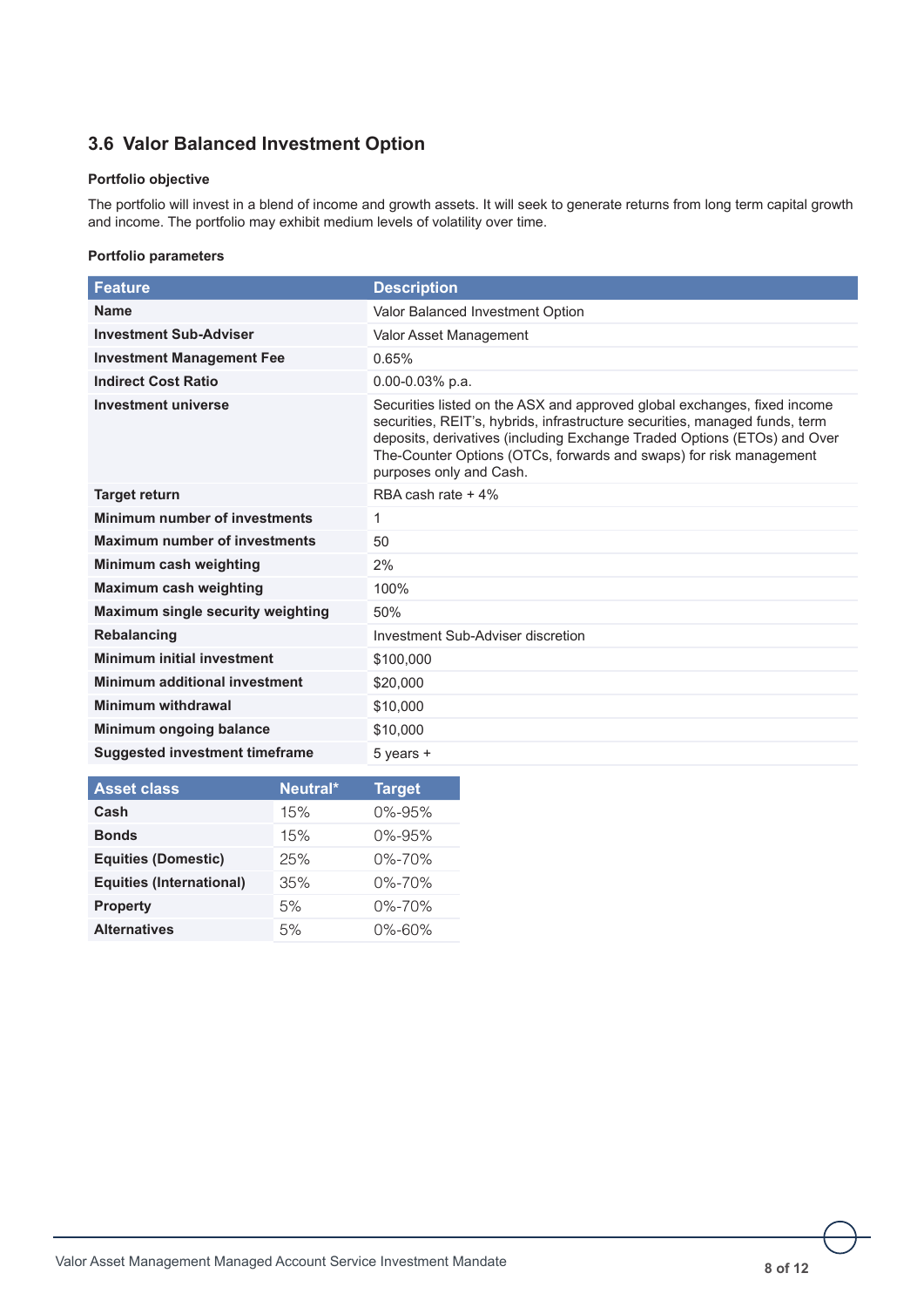## **3.7 Valor Assertive Investment Option**

## **Portfolio objective**

The portfolio will invest a blend of growth and income assets. The primary exposure will be to growth assets, and as such is designed with the aim of delivering long term capital growth over time, with a small amount of income. The portfolio may exhibit medium to high levels of volatility over time.

| <b>Feature</b>                                                                                                                                                                                                                                                 | <b>Description</b>                                                                                                                                                                                                                                                                                                                   |
|----------------------------------------------------------------------------------------------------------------------------------------------------------------------------------------------------------------------------------------------------------------|--------------------------------------------------------------------------------------------------------------------------------------------------------------------------------------------------------------------------------------------------------------------------------------------------------------------------------------|
| <b>Name</b>                                                                                                                                                                                                                                                    | Valor Assertive Investment Option                                                                                                                                                                                                                                                                                                    |
| <b>Investment Sub-Adviser</b>                                                                                                                                                                                                                                  | Valor Asset Management                                                                                                                                                                                                                                                                                                               |
| <b>Investment Management Fee</b>                                                                                                                                                                                                                               | 0.65%                                                                                                                                                                                                                                                                                                                                |
| <b>Indirect Cost Ratio</b>                                                                                                                                                                                                                                     | $0.00 - 0.03\%$ p.a.                                                                                                                                                                                                                                                                                                                 |
| <b>Investment universe</b>                                                                                                                                                                                                                                     | Securities listed on the ASX and approved global exchanges, fixed income<br>securities, REITs, hybrids, infrastructure securities, managed funds, term<br>deposits, derivatives (including Exchange Traded Options (ETOs) and Over-<br>The-Counter Options (OTCs, forwards and swaps) for risk management<br>purposes only and Cash. |
| <b>Target return</b>                                                                                                                                                                                                                                           | RBA cash rate + 4.5%                                                                                                                                                                                                                                                                                                                 |
| Minimum number of investments                                                                                                                                                                                                                                  | 1                                                                                                                                                                                                                                                                                                                                    |
| <b>Maximum number of investments</b>                                                                                                                                                                                                                           | 50                                                                                                                                                                                                                                                                                                                                   |
| Minimum cash weighting                                                                                                                                                                                                                                         | 2%                                                                                                                                                                                                                                                                                                                                   |
| <b>Maximum cash weighting</b>                                                                                                                                                                                                                                  | 100%                                                                                                                                                                                                                                                                                                                                 |
| Maximum single security weighting                                                                                                                                                                                                                              | 50%                                                                                                                                                                                                                                                                                                                                  |
| Rebalancing                                                                                                                                                                                                                                                    | Investment Sub-Adviser discretion                                                                                                                                                                                                                                                                                                    |
| <b>Minimum initial investment</b>                                                                                                                                                                                                                              | \$100,000                                                                                                                                                                                                                                                                                                                            |
| <b>Minimum additional investment</b>                                                                                                                                                                                                                           | \$20,000                                                                                                                                                                                                                                                                                                                             |
| Minimum withdrawal                                                                                                                                                                                                                                             | \$10,000                                                                                                                                                                                                                                                                                                                             |
| Minimum ongoing balance                                                                                                                                                                                                                                        | \$10,000                                                                                                                                                                                                                                                                                                                             |
| <b>Suggested investment timeframe</b>                                                                                                                                                                                                                          | $6$ years $+$                                                                                                                                                                                                                                                                                                                        |
| <b>N.H. Good and Take</b><br>$\mathbf{A}$ is a set of the set of the set of the set of the set of the set of the set of the set of the set of the set of the set of the set of the set of the set of the set of the set of the set of the set of the set of th | <b>Production Control</b>                                                                                                                                                                                                                                                                                                            |

| <b>Asset class</b>              | Neutral* | Target       |
|---------------------------------|----------|--------------|
| Cash                            | 10%      | $0\% - 95\%$ |
| <b>Bonds</b>                    | 5%       | $0\% - 95\%$ |
| <b>Equities (Domestic)</b>      | 30%      | $0\% - 85\%$ |
| <b>Equities (International)</b> | 45%      | $0\% - 85\%$ |
| <b>Property</b>                 | 5%       | $0\% - 85\%$ |
| <b>Alternatives</b>             | 5%       | $0\% - 65\%$ |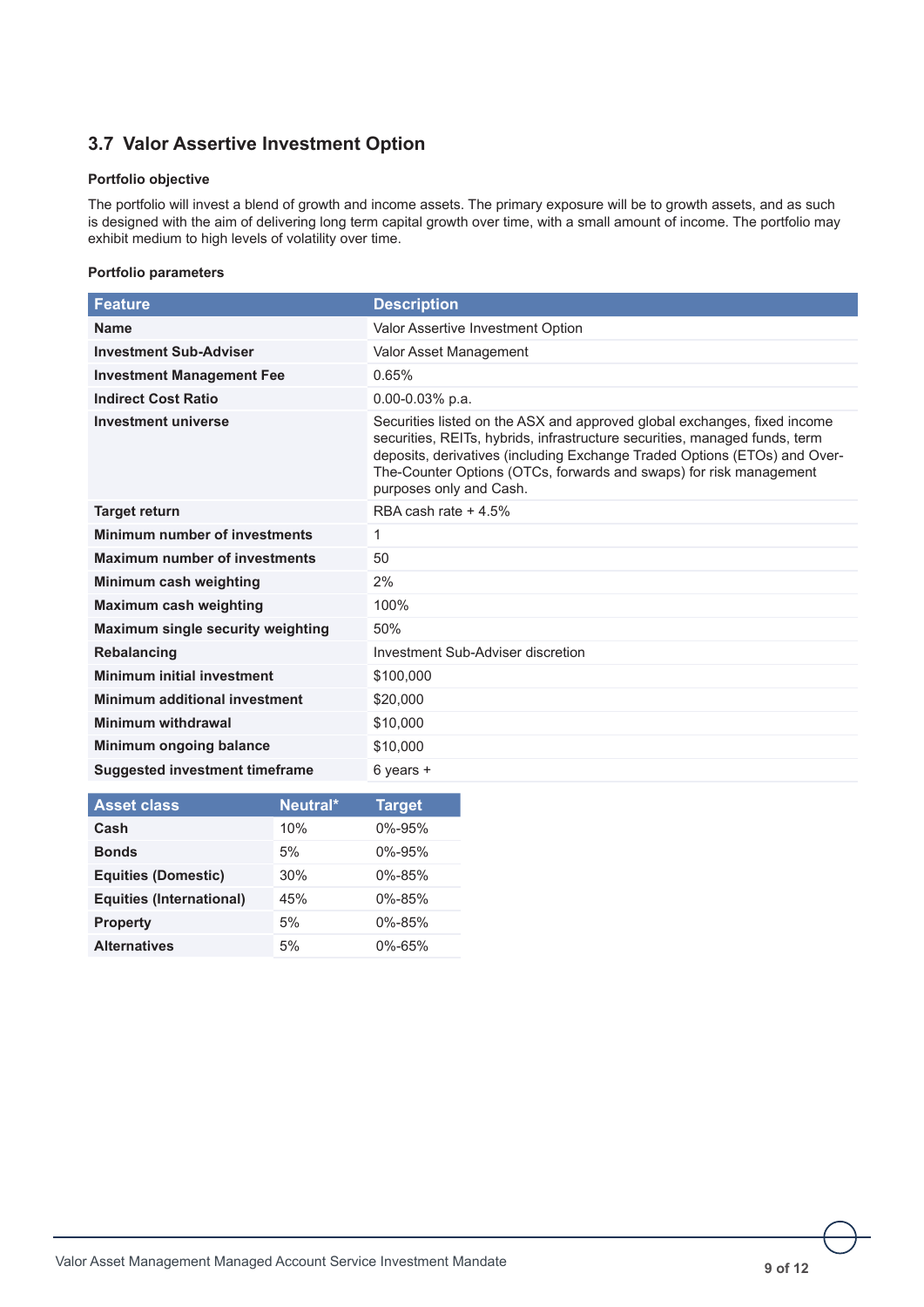## **3.8 Valor Growth Investment Option**

## **Portfolio objective**

The portfolio will invest almost exclusively in growth assets, with an ability to hold income assets as market circumstances dictate. It will seek to generate long term capital growth and income. The portfolio may exhibit high levels of volatility over time.

| <b>Feature</b>                           | <b>Description</b>                                                                                                                                                                                                                                                                                                                   |
|------------------------------------------|--------------------------------------------------------------------------------------------------------------------------------------------------------------------------------------------------------------------------------------------------------------------------------------------------------------------------------------|
| <b>Name</b>                              | Valor Growth Investment Option                                                                                                                                                                                                                                                                                                       |
| <b>Investment Sub-Adviser</b>            | Valor Asset Management                                                                                                                                                                                                                                                                                                               |
| <b>Investment Management Fee</b>         | 0.65%                                                                                                                                                                                                                                                                                                                                |
| <b>Indirect Cost Ratio (ICR)</b>         | $0.00 - 0.03\%$ p.a.                                                                                                                                                                                                                                                                                                                 |
| <b>Investment universe</b>               | Securities listed on the ASX and approved global exchanges, fixed income<br>securities, REITs, hybrids, infrastructure securities, managed funds, term<br>deposits, derivatives (including Exchange Traded Options (ETOs) and Over-<br>The-Counter Options (OTCs, forwards and swaps) for risk management<br>purposes only and Cash. |
| <b>Target return</b>                     | RBA cash rate $+5\%$                                                                                                                                                                                                                                                                                                                 |
| Minimum number of investments            | 1                                                                                                                                                                                                                                                                                                                                    |
| <b>Maximum number of investments</b>     | 50                                                                                                                                                                                                                                                                                                                                   |
| Minimum cash weighting                   | 2%                                                                                                                                                                                                                                                                                                                                   |
| <b>Maximum cash weighting</b>            | 100%                                                                                                                                                                                                                                                                                                                                 |
| <b>Maximum single security weighting</b> | 50%                                                                                                                                                                                                                                                                                                                                  |
| <b>Rebalancing</b>                       | Investment Sub-Adviser discretion                                                                                                                                                                                                                                                                                                    |
| <b>Minimum initial investment</b>        | \$100,000                                                                                                                                                                                                                                                                                                                            |
| <b>Minimum additional investment</b>     | \$20,000                                                                                                                                                                                                                                                                                                                             |
| <b>Minimum withdrawal</b>                | \$10,000                                                                                                                                                                                                                                                                                                                             |
| Minimum ongoing balance                  | \$10,000                                                                                                                                                                                                                                                                                                                             |
| <b>Suggested investment timeframe</b>    | $7$ years $+$                                                                                                                                                                                                                                                                                                                        |

| <b>Asset class</b>              | Neutral* | <b>Target</b> |
|---------------------------------|----------|---------------|
| Cash                            | 5%       | $0\% - 95\%$  |
| <b>Bonds</b>                    | $0\%$    | $0\% - 95\%$  |
| <b>Equities (Domestic)</b>      | 35%      | $0\% - 98\%$  |
| <b>Equities (International)</b> | 50%      | $0\% - 98\%$  |
| <b>Property</b>                 | 5%       | $0\% - 98\%$  |
| <b>Alternatives</b>             | 5%       | 0%-75%        |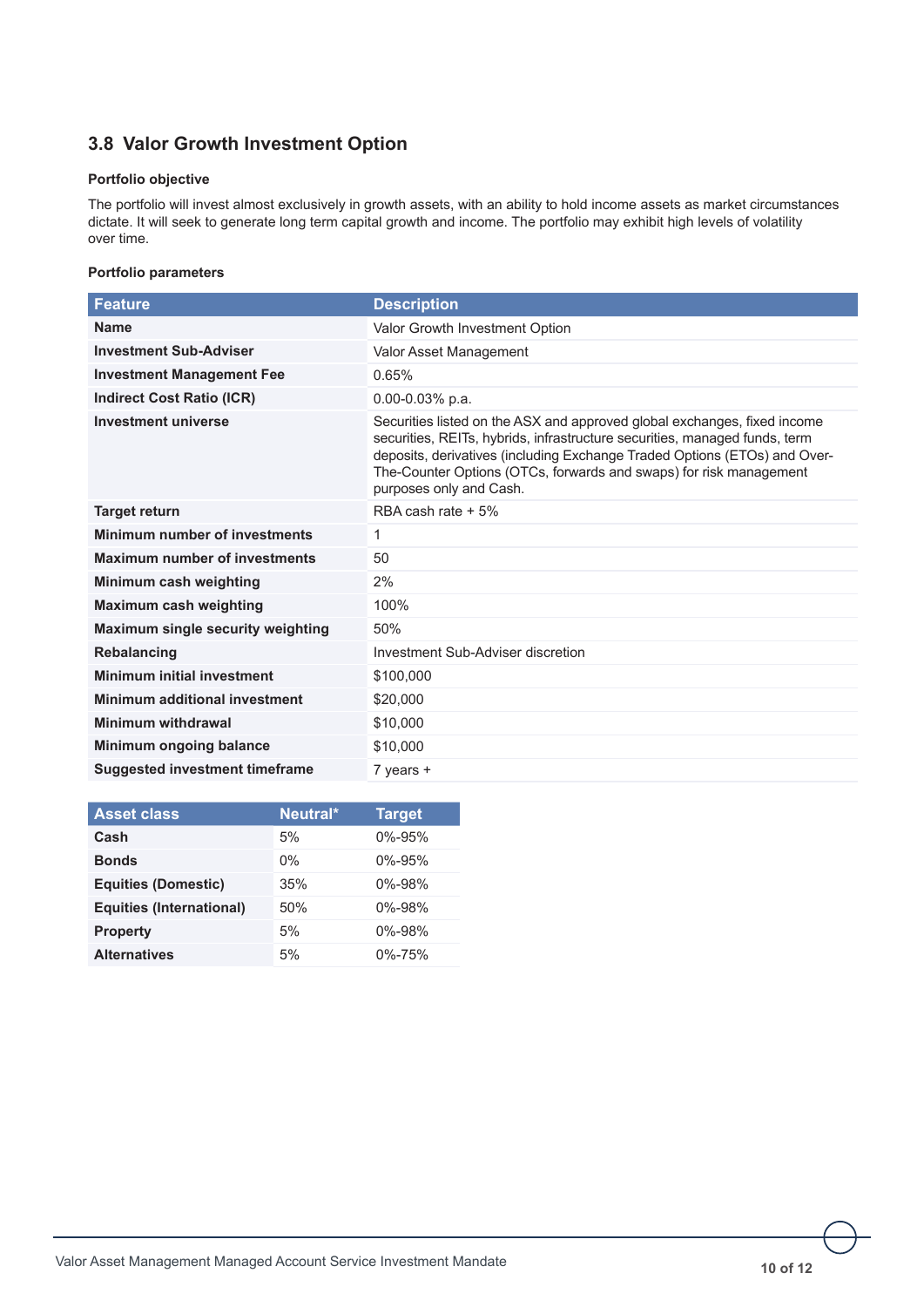## Risk of investing

Before you make an investment decision, it is important that you understand the risks that can affect your investment. You must be prepared for the risk that your investment does not meet your investment objectives or you lose money on your investment.

Specific investment risks apply to all investments that may have an effect on the value of your Investment Option. The risks of investing in the Investment Options may include, but are not limited to, the following factors:

- » Market Risk Unexpected conditions (i.e. economic, technological or political) can have a negative impact on the returns of all investments within a particular market. General movements in local and international stock markets, prevailing and anticipated economic conditions, investor sentiment, interest rates and exchange rates could all affect the value of listed securities and the investment returns.
- » Company or security specific risk Risks which could affect the value of a specific security, such as a fall in the profit performance of a company, may impact adversely on its share price and may also affect the interest rate it has to pay to borrow funds, which in turn, can affect the value of its debt securities.
- » Currency risk If any international assets held by the Investment Options are unhedged, a rise in the Australian dollar relative to other currencies will negatively impact investment values and returns. Currency markets can be extremely volatile and are subject to a range of unpredictable forces.
- » Derivatives risk A derivative is a financial instrument which has characteristics derived from an underlying asset or index. Typically the derivatives are either cash settled or are realised by being closed out with a derivative of the opposite nature. Derivatives may be used by investment managers or managed funds to protect against changes in market value of existing investments, to simulate an investment position without purchasing or selling the underlying asset, to partially or substantially manage against various risks such as credit and interest rate risks or to gear an investment or a portfolio. The use of derivatives brings additional risks. These risks include the failure of the value of derivatives to move in line with the underlying asset, a derivative position may be costly to reverse, the parties/counterparties associated with the derivative contract do not fulfil their obligations, and derivatives may be impacted by market liquidity. Derivatives which are a leveraged investment can increase your potential losses and gains in relation to movements in the price of the underlying assets. Exchange traded derivatives, including the ETOs available for the Investment Option, do not remove all of the general risks of derivatives, and may have their own risks. Before investing in any derivatives instrument you must fully understand and accept the risks involved.
- Sophisticated product risk The use of sophisticated financial products, such as derivatives including ETOs has the potential to cause losses that are large in proportion to the money invested in them. Such products may also have embedded leverage thereby potentially magnifying further losses. The cost of using such financial products may also reduce returns. The Investment Option may also invest in the above products and their use has the potential to cause losses that are large in proportion to the money invested in them or even unlimited losses. Before investing in any derivatives instrument you must fully understand and accept the risks involved.
- » Custody and margining risk Mason Stevens is custodian for derivatives held for all of its clients, including for accounts which do not include these Investment Options. While Mason Stevens allocates derivatives to its clients in its records, as with other investment, the derivatives may be aggregated in the accounts of sub-custodians and clearing participants of exchanges. This can lead to derivative assets which are beneficially held for a client being available to meet the margin or other exchange obligations arising due to other derivatives held for Mason Stevens in the same account. This can expose a client's assets to being lost, due to meeting those other obligations (i.e., without any default by the client).

Other risks of investment include:

- » Interest rate risk Changes in interest rates can influence the value and returns of investment in the Investment Option.
- » Credit risk Any change in the market perception of the creditworthiness of a security or the credit rating of the issuer of the security may affect the security's value.
- » Investment Sub-Adviser risk This is the risk that the Investment Sub-Adviser may not achieve their stated investment objectives or that changes in the investment team may impact on the performance of the Investment Sub-Adviser.